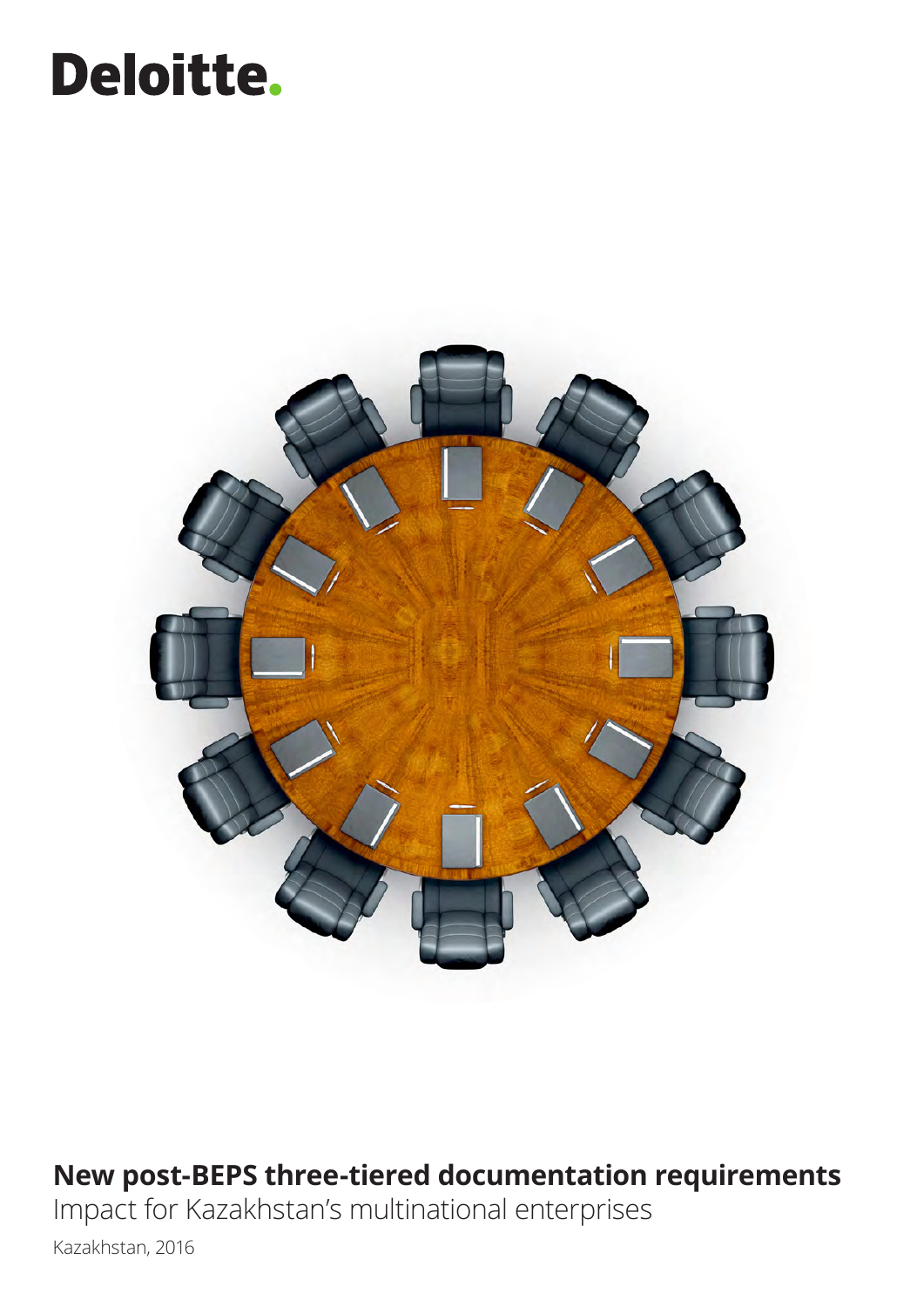| Introduction                                                                                                           | 03 |
|------------------------------------------------------------------------------------------------------------------------|----|
| Documentation requirements                                                                                             | 04 |
| What is included in three-tiered transfer<br>pricing documentation                                                     | 07 |
| Questions and Answers                                                                                                  | 08 |
| Next steps now                                                                                                         | 10 |
| The steps to be taken in the event of a<br>requirement to submit a master file,<br>local file and/or CbCR              | 11 |
| Suggested approach                                                                                                     | 13 |
| Our team                                                                                                               | 16 |
| List of countries in the process of adopting<br>OECD recommendations on three-tiered<br>transfer pricing documentation | 18 |

## Introduction

In October 2015, the Organisation for Economic Cooperation and Development ("OECD") with assistance from G20 countries published a set of final reports outlining various actions to address Base Erosion and Profit Shifting ("BEPS").

Specifically, BEPS Action Plan №13 proposed a concept of threetiered transfer pricing documentation, including the preparation of *master files, local files* and *country-by-country reporting* ("CbCR") by multinational enterprises ("MNE").

The proposed concept reflects G20 and OECD country members' intentions to introduce a unified international standard for transfer pricing reporting and subsequently implement it in the

The business society is expected to accept the concept, as it will help to reduce the cost of complying with local legal requirements.

corresponding countries. the CbCR is 2016.

Currently, more than 20 countries have adopted or prepared amendments to national legislation regarding the preparation and submission of the new documentation.

For countries that have already adopted the amendments (e.g. the Netherlands, Spain and the UK), the first reporting period for

*Even though Kazakhstan is not an OECD member and there are currently no requirements to prepare or submit the CbCR and master file, under certain circumstances local companies are required to prepare it (please see later in the document).*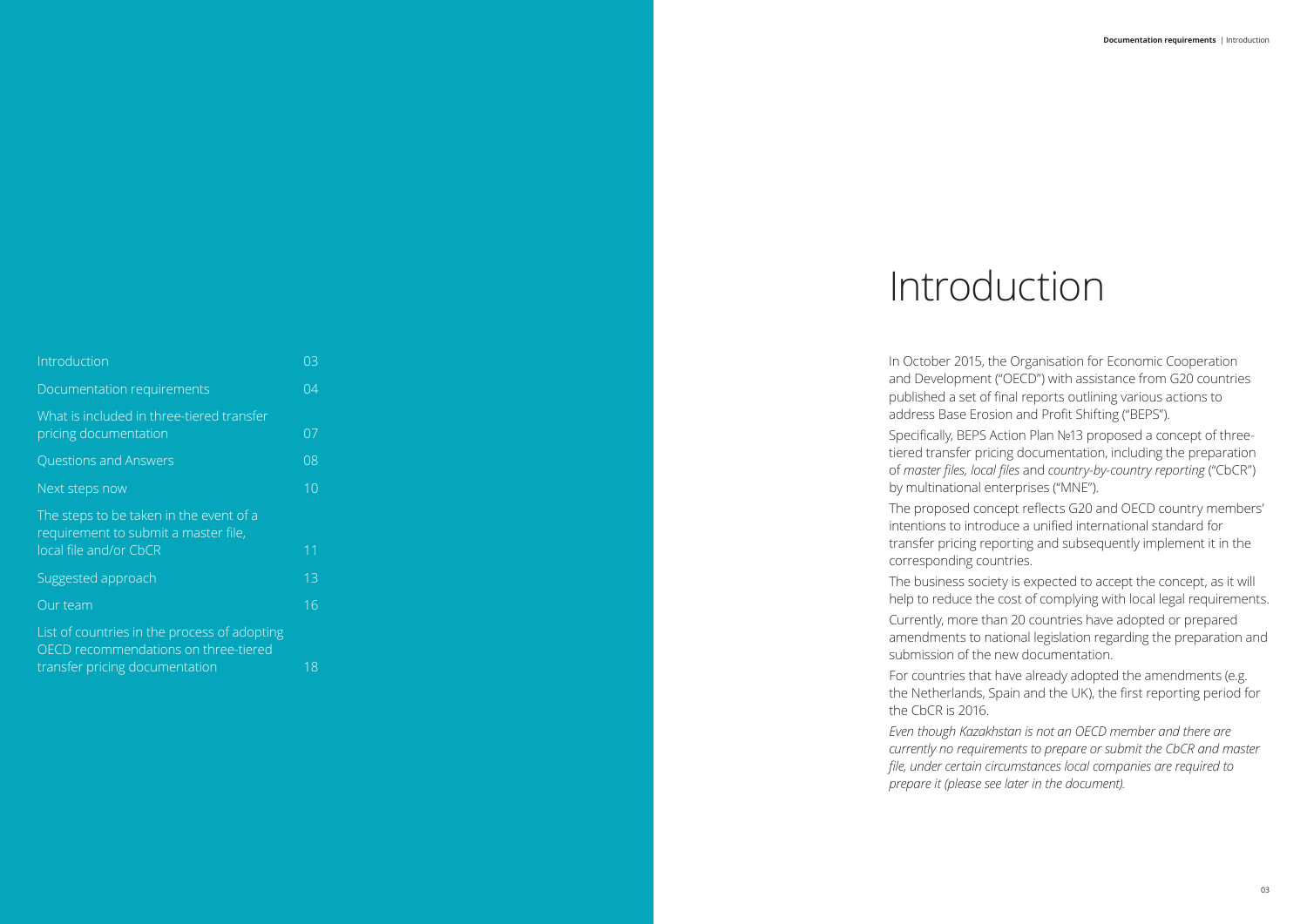## **Documentation requirements**

## What it means for you

If a Kazakhstan parent company has subsidiaries in countries that have adopted the OECD recommendations for preparing and filing the CbCR, the MNE may have to prepare and file it (together with the master file and local file, if applicable).

- Kazakhstan has no CbCR, master file and local file regulations in place, as it is not a member of the OECD or G20 and does not expect to implement three-tiered documentation requirements in the short term.
- However, due to the new requirements adopted by countries such as the UK and the Netherlands, any Kazakhstan MNE

with a subsidiary in those countries is required to prepare a CbCR, master file and local file if certain conditions are met (please see below).

• According to model legislation proposed by the OECD, the first reporting period to be considered for the above rules will be an MNE's financial year starting on 1 January 2016 or later.

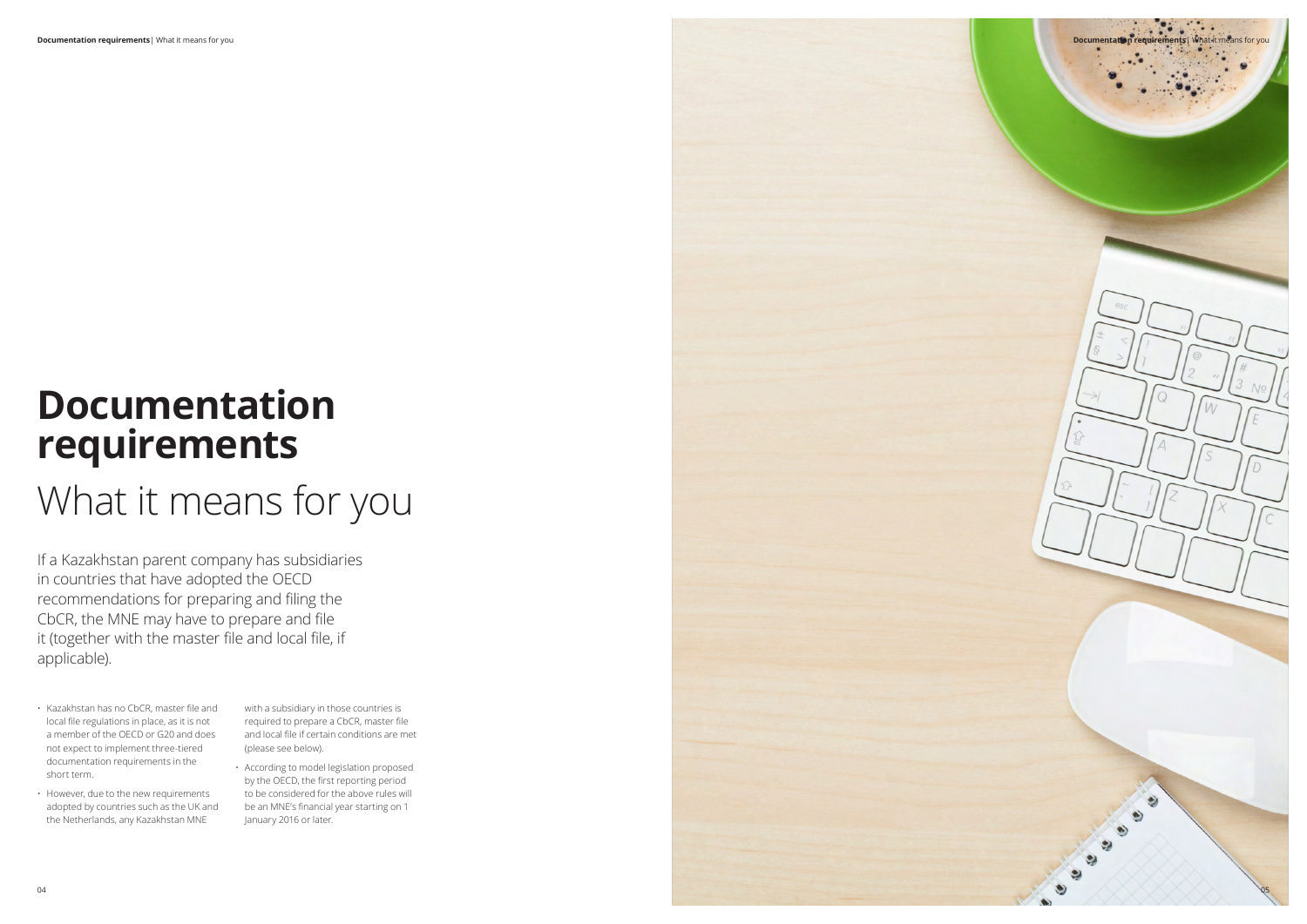



- Additionally, the obligation to prepare and file CbCR arises for MNE with consolidated annual revenue of no less than EUR 750 million (or its equivalent in local currency) during the period preceding the reporting period (may vary depending on the jurisdiction).
- Tax law in certain countries also requires companies to prepare and file master files and local files in addition to CbCR. For example, in the Netherlands, companies are required to prepare a master file and local file within 6 months of the end of the financial year. This only applies if an MNE's consolidated annual revenue exceeds EUR 50 million.



### What is included in threetiered transfer pricing documentation



#### **Master file Local file CbCR**

According to OECD recommendations, master files should include general information about an MNE's business and an overview of basic transfer pricing approaches. Specifically, master files should reflect: (i) an MNE's organisational structure; (ii) a general description of business processes; (iii) a general description of an MNE's intangibles; (iv) a description of intragroup financial transactions; (V) an MNE's financial and tax position. Local files contain more detailed information on specific intragroup transactions in specific jurisdictions, and is prepared in compliance with local transfer pricing regulations.

The CbCR summarises information on an MNE's economic activities in the context of relevant jurisdictions. It allows the user to assess the methodology used to allocate profit between MNE member firms, and an MNE's overall tax burden for a specific period.

Requirements for the preparation and submission of three-tiered transfer pricing documentation are specific to each jurisdiction. At the same time, they should be based on OECD "model legislation" recommendations proposed for adoption by the OECD and G20 members.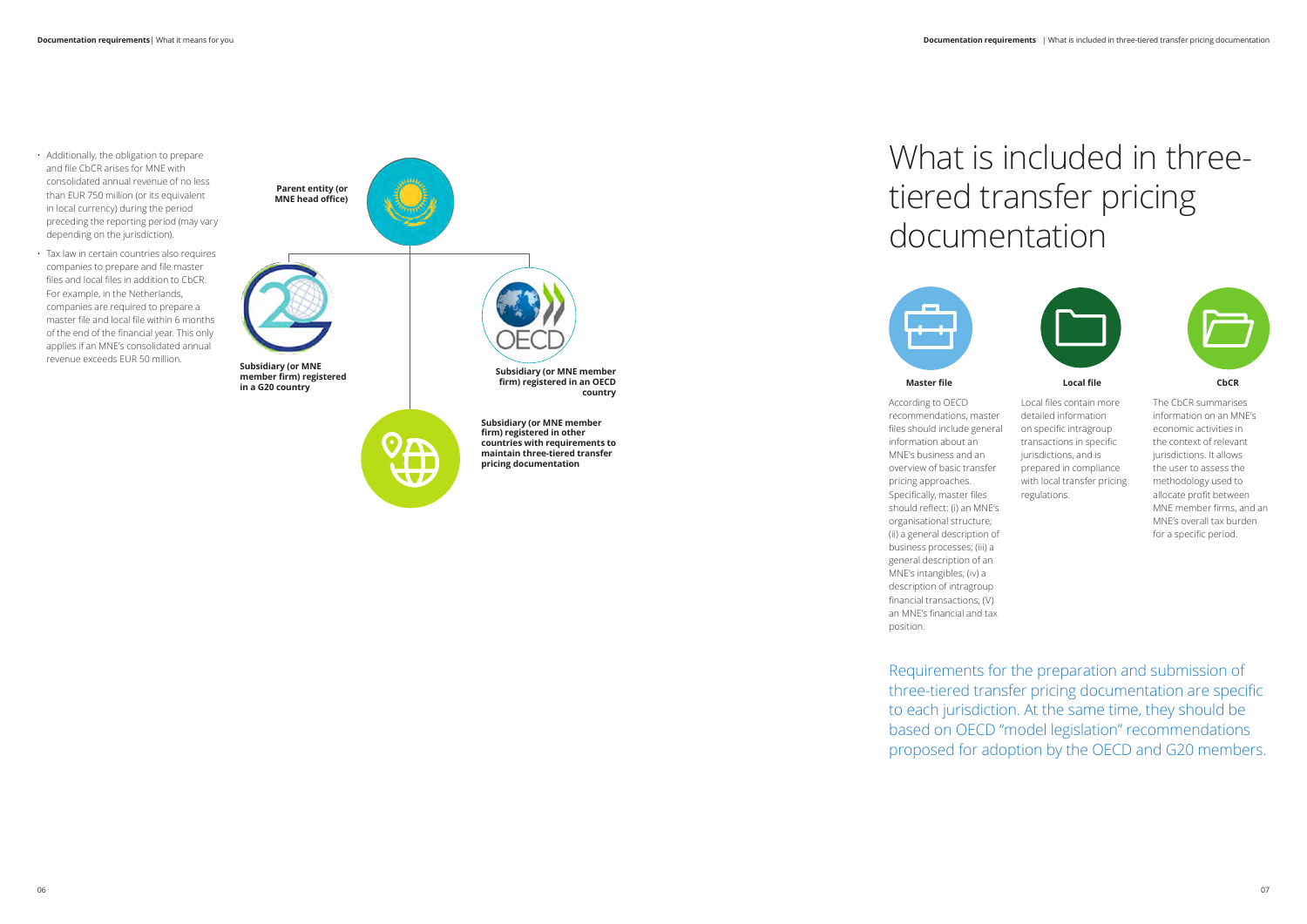

#### **Who is required to file CbCR?**

- The obligation to file CbCR rests with an MNE's ultimate parent or pre-selected member firm ("Surrogate Entity").
- A Surrogate Entity may submit CbCR instead of the ultimate parent entity if:
- the country in which the ultimate parent entity is a tax resident has not established CbCR obligations
- the country in which the ultimate parent entity is a tax resident does not have a signed agreement in place regarding the automatic exchange of CbCR-related data (at the latest, 12 months after the last day of the applicable fiscal year) or
- a tax inspector has informed the group company that the country in which the ultimate parent company is a tax resident has failed to comply with CbCR requirements (due to systematic failure)
- At the same time, a Surrogate Entity should be a tax resident of a country with CbCR reporting requirements.

# Questions and Answers

#### **Are MNE's required to notify the authorities of its having filed CbCR?**

- An MNE parent or Surrogate Entity should notify the competent authorities of its having filed CbCR by the end of the reporting period (i.e. 2016).
- Other group members should notify the competent authorities of upcoming CbCR requirements and the parent company's or Surrogate Entity's country of tax residence, depending on who is filing CbCR on behalf of the MNE. Notification should also be filed by the end of the reporting period (i.e. 2016).

#### **Are there any deadlines for CbCR filing?**

- According to OECD recommendations, CbCR should be filed within 12 months of the end of the reporting period (financial year).
- According to OECD tax model legislation, an MNE's financial year starting from 1 January 2016 (or later) should be considered as the first reporting period.
- However, the above CbCR timelines are based on OECD recommendations and may vary by jurisdiction or supplemented by additional provisions.

#### **Are there any penalties for late CbCR submission?**

- According to OECD recommendations, any penalties should be determined locally by jurisdiction.
- For instance, under Netherlands' law, failure to prepare and file CbCR or doing so incorrectly can result in a fine of EUR 20,250 or imprisonment for up to 4 years.

#### **Who is required to prepare master files?**

• OECD recommendations do not set any requirements for specific MNE members to prepare master files.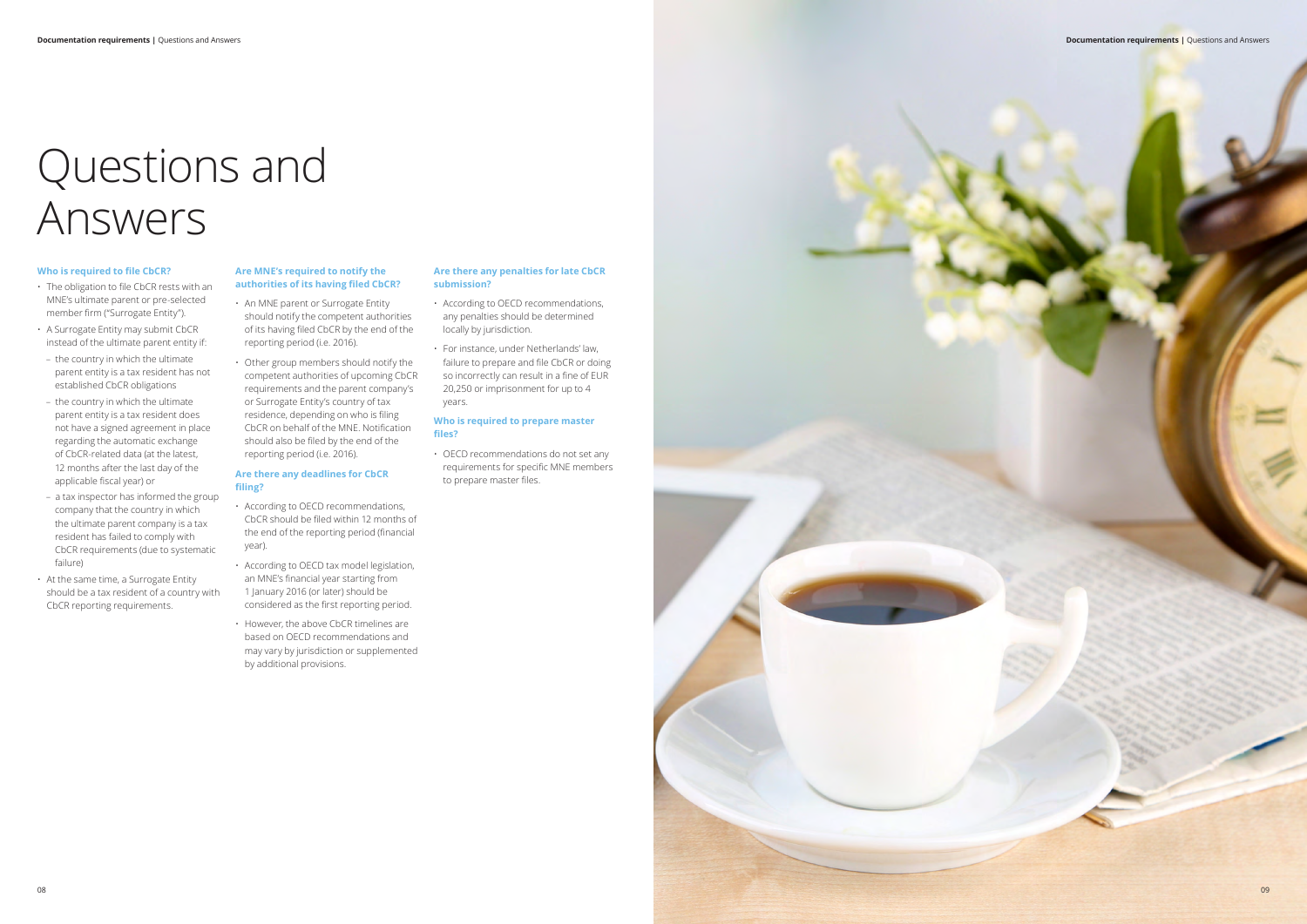10

# Next steps now

If an MNE meets the requirements outlined in points 1-2 or 3 below, it will have to prepare and file three-tiered transfer pricing documentation (master file, local file and/or CbCR).



## The steps to be taken in the event of a requirement to submit a master file, local file and/or CbCR

Analyse MNE structure to identify any member firms that will be required to file CbCR

Prepare transfer pricing documentation in master file and local file (if necessary) format, as per OECD recommendations under BEPS Action Plan №13 or local legislation

Test capacity to collect and consolidate promptly all information (at the MNE level) required to prepare and file CbCR

Develop/customise information systems (if necessary) to provide member firms required to file CbCR with access to relevant real time data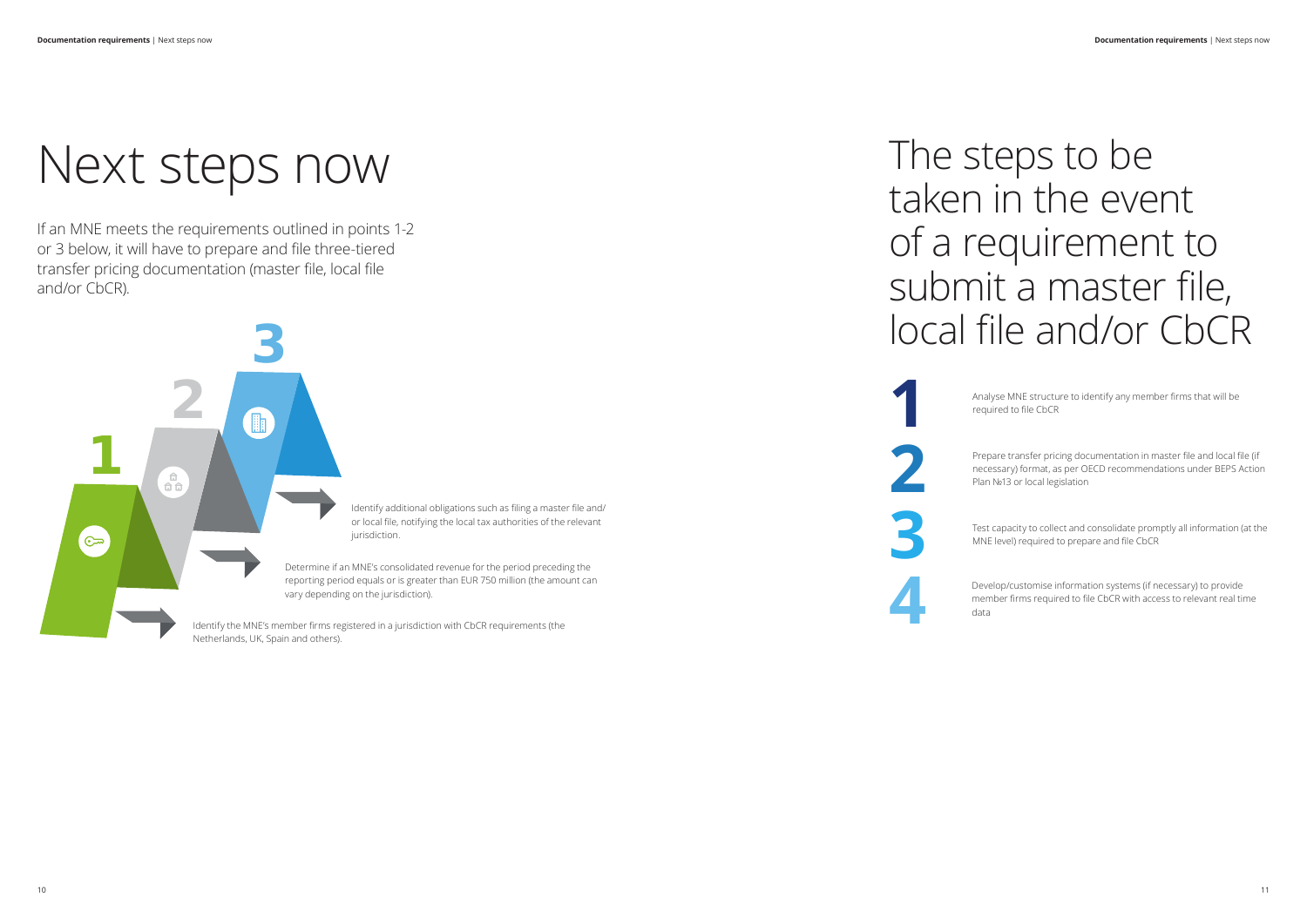

- A gap analysis and transition plan are a must for all companies, and involve reviewing which documentation is in place centrally and locally and to what extent it deviates from the new requirements.
- Draft an implementation plan for any new documentation strategy and CbCR requirements.

#### **Step 2. Draft documentation following the new requirements**

#### **Option 1. In-house:**

- Possible use of a Shared Service Centre\*
- Potential lack of expert knowledge
- Potentially more expensive
- Risk of other priorities

### **Option 2. Co-sourcing:**

- Possible use of a Shared Service Centre
- Access to expert knowledge and networks
- An integrated approach
- More control and flexibility

### **Option 3. Outsourcing:**

- Access to expert knowledge and networks
- In-house resources are freed up
- Customised solutions
- A consistent and proven approach

#### **Step 1. Be prepared — practical way forward**

- CbCR risk assessment is vital for large groups with consolidated revenue exceeding EUR 750 million. Deloitte's CDX tool is an important tool in managing CbCR risk, is extremely cost efficient and has been designed to help clients prepare for the new CbCR reporting requirements.
- Develop a strategy around documentation requirements and CbCR, and one that identifies the group entity required to file CbCR and that will be responsible for preparing master files and local files.

# **Suggested approach**

## Next steps

*\* A shared service centre – a centre for shared services in an organisation – is the entity responsible for the execution and handling of specific operational tasks, such as accounting, human resources, payroll, IT, legal, compliance, purchasing and security. A shared service centre is often a spin-off of corporate services to separate all operational tasks from corporate headquarters, which has to focus on a leadership and corporate governance type of role. As shared service centres are often cost centres, they are quite cost-sensitive also in terms of headcount, labour costs and location criteria.*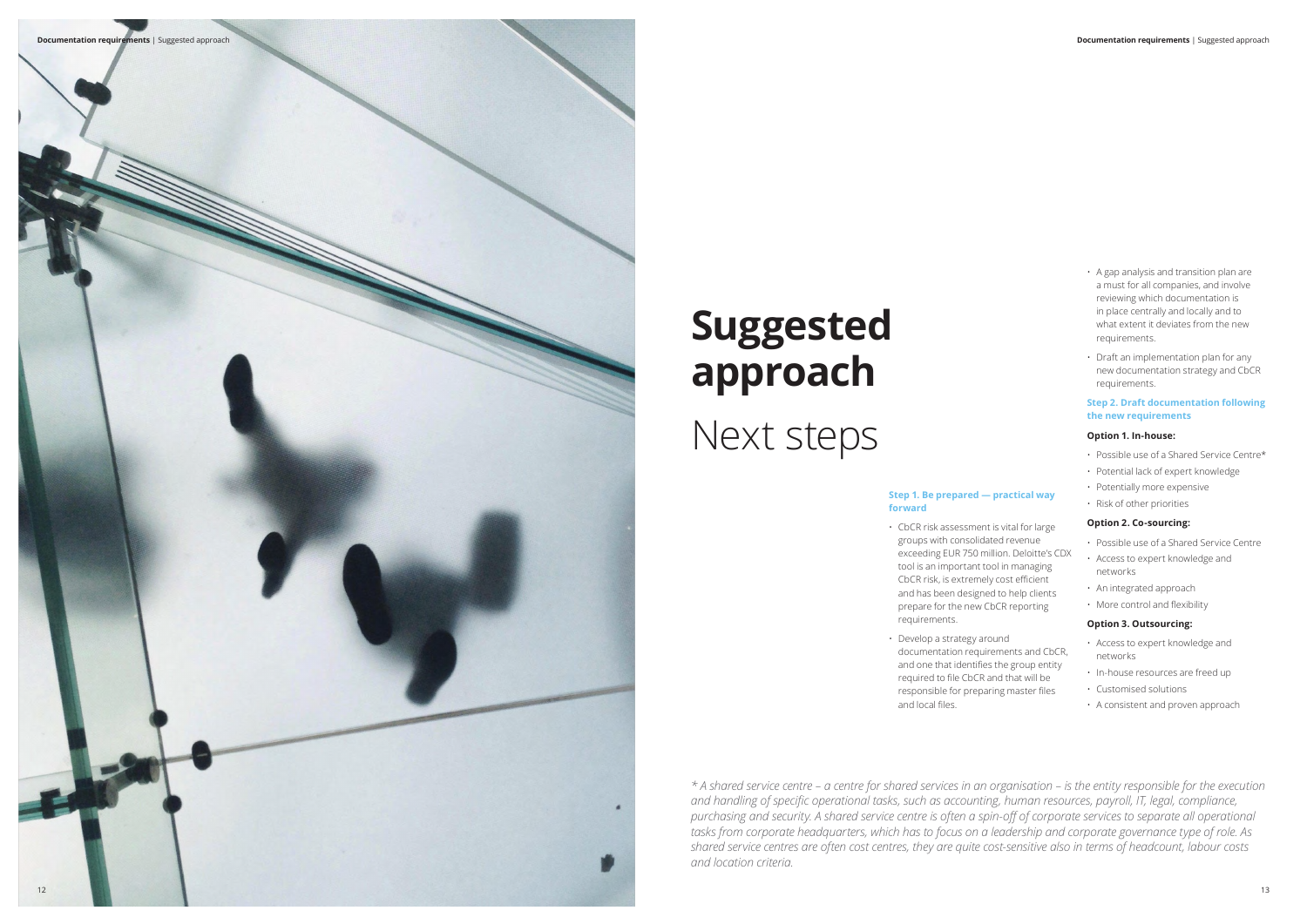## **USE OF LECHNOLOGY** *Step 3. Draft policies for the constant monitoring and addressing of various operational transfer pricing needs in the end-to-end process* solutions

*N.B: Deloitte has been an implementation partner with other similar documentation technology providers, and assisted clients in strategy development and vendor selection.* 

procedures

#### **Data collection tool**

Through (individual) information requests, data format can be kept consistent and the retrieval process made more efficient and less timeconsuming



After an optional review by Deloitte, any information can be used to automatically generate the transfer pricing documents needed

How will new documentation and reporting equirements be

**Central repository** 



.<br>Do you face delay i the accounting losure process d

A coordinator and one or more administrators can, with input from local offices, steer the central documentation process and provide

feedback to local offices

which a more efficient and enhanced documentation process is made

possible

Incorporating a connection between local and central responsibilities creates transparency, and provides access to Deloitte's expert knowledge and feedback

How are transfer pricing calculations and adjustments made?

addressed annually?

the audit status sible on a global unpredictable



Key to continuous monitoring and operational transfer pricing improvements

#### **People**



#### **Process**

#### **Technology**

O

**Data**

- Who are involved in transfer pricing processes?
- Are the roles and responsibilities in transfer pricing processes clear and defined?
- What is the role of Central vs Local in the end-to-end transfer pricing life cycle?

- Are processes documented /communicated / reviewed?
- Are key controls in place?
- How frequently are calculations / true-up's performed?
- Is year-end accounting closure delayed?

- What technology is used or is the process still mostly manual?
- Have technology options been considered?
- What level of automation is best for the business?
- 

- 
- What typical data is needed?
	- Which data is hard to extract / derive?
	- What is the quality / level of detail required for data?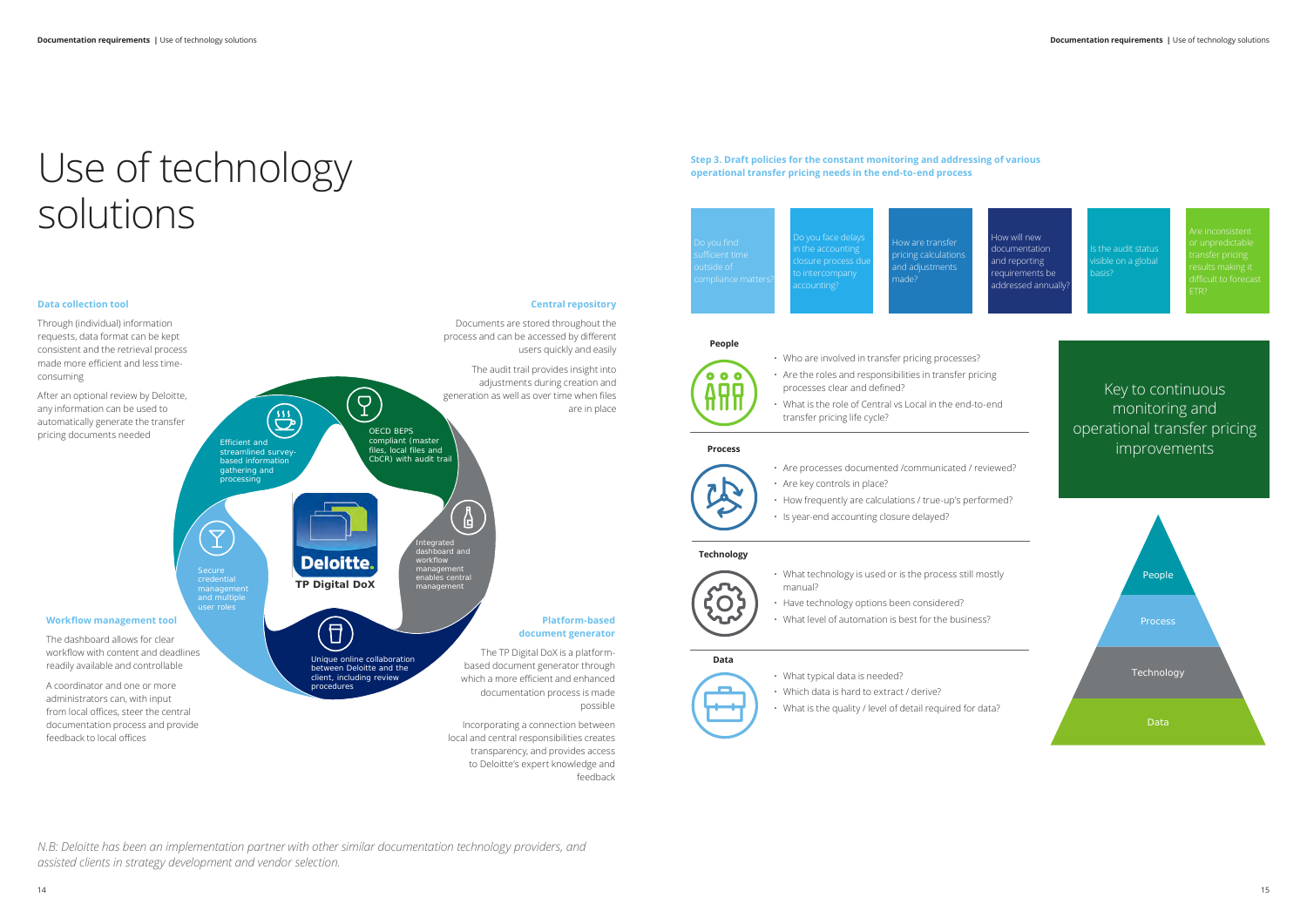#### **Vladimir Kononenko**

**Partner, Tax and Legal Department**

Tel: +7 727 258 13 40 (ext. 2755) vkononenko@deloitte.kz

Vladimir has over 20 years of professional experience in Big Four consulting firms and over 10 years' experience with the tax authorities. He is a member of the Chamber of Certified Auditors of Kazakhstan and also has extensive experience in negotiations with the Ministry of Finance.



### **Энтони Махон Partner, Tax and Legal Department**

Tel: +7 727 258 13 40 (ext. 2756) anmahon@deloitte.kz

Anthony is a UK Certified Public Accountant, with more than 13 years of experience in the UK, Western and Central Europe, the Middle East in international taxation, mergers and acquisitions, and transfer pricing.



### **Yeldos Syzdykov, CFA® Director, Tax and Legal Department**

Tel: +7 727 258 13 40 (ext. 2742) ysyzdykov@deloitte.kz

Yeldos is a Tax and Legal Department Director, specialising in transfer pricing, corporate taxation, international taxation and financial services. He has extensive experience of working with companies in the energy and resources, and financial services industries.

Yeldos has been a Chartered Financial Analyst® since September 2015.



### Our team



#### **Frank Bracht**

### **Partner, Transfer Pricing /International Tax (Netherlands)**

Tel: +31 88 288 0339 fbracht@deloitte.nl

Frank Bracht is an experienced Partner in the Dutch Transfer Pricing team with more than 25 years of experience advising a very broad range of clients in virtually all industries served by Deloitte. He has been a partner since 1993. Frank has successfully completed a variety of transfer pricing planning and documentation engagements and has frequently advised on arrangements with the tax authorities in the Netherlands

### **Aengus Barry, CFA®**

### **Director, Transfer Pricing (London)**

Tel: +44 (0) 20 7007 4331 aenbarry@deloitte.co.uk

Aengus is a Director in Deloitte's London office and specialises in transfer pricing, with more than 10 years of experience in his field of expertise. He has experience in implementing a range of complex pricing projects for energy companies.

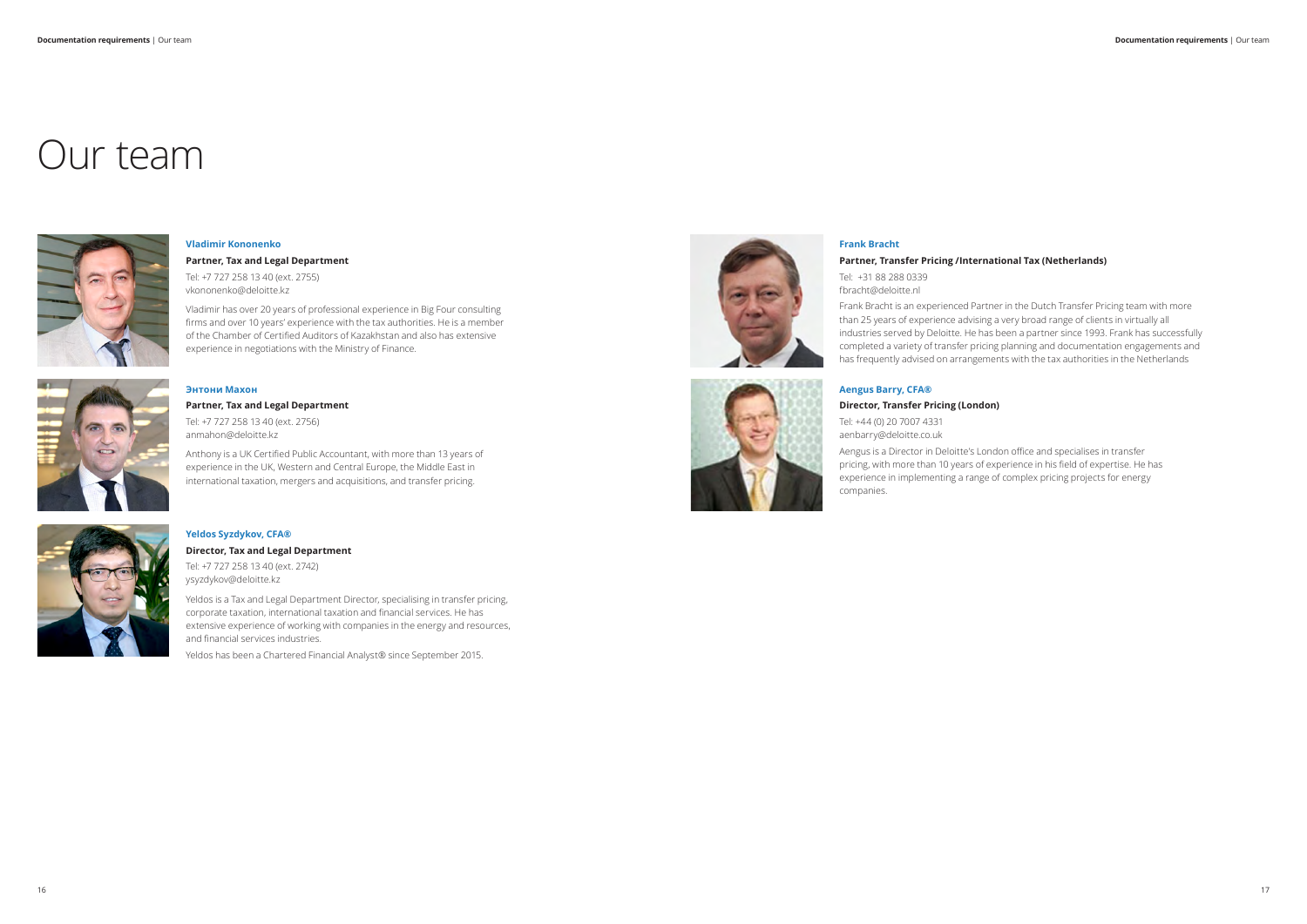| <b>Country</b> | <b>Requirements for the preparation and submission of</b><br>three-tiered transfer pricing documentation |
|----------------|----------------------------------------------------------------------------------------------------------|
| Australia      | Legislation in force                                                                                     |
| Belgium        | Proposed                                                                                                 |
| <b>UK</b>      | Legislation in force                                                                                     |
| Germany        | Proposed                                                                                                 |
| Netherlands    | Legislation in force                                                                                     |
| Denmark        | Legislation in force                                                                                     |
| India          | Proposed                                                                                                 |
| Spain          | Legislation in force                                                                                     |
| Italy          | Legislation in force                                                                                     |
| Canada         | Proposed                                                                                                 |
| China          | Proposed                                                                                                 |
| Mexico         | Legislation in force                                                                                     |
| New Zealand    | Requirement to prepare CbCR                                                                              |
| Portugal       | Legislation in force                                                                                     |
| South Korea    | Proposed                                                                                                 |
| Singapore      | Proposed                                                                                                 |
| <b>USA</b>     | Proposed                                                                                                 |
| Taiwan         | Proposed                                                                                                 |
| Turkey         | Proposed                                                                                                 |
| France         | Legislation in force                                                                                     |
| Chile          | Proposed                                                                                                 |
| Switzerland    | Proposed                                                                                                 |
| Japan          | Proposed                                                                                                 |

# Appendix 1

List of countries in the process of adopting OECD recommendations on three-tiered transfer pricing documentation as at 1 April 2016